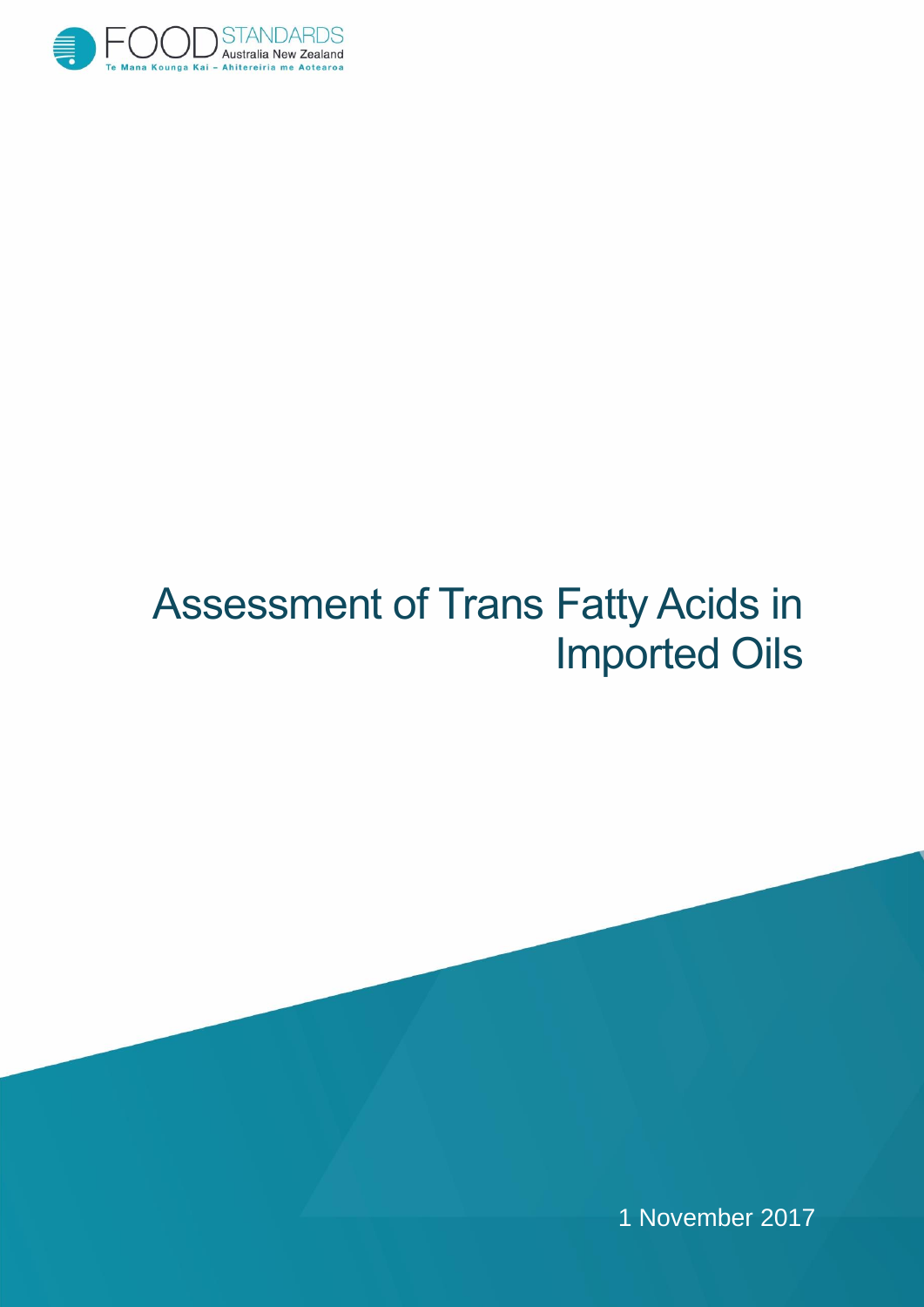## **Executive summary**

In 2015, FSANZ presented a technical evaluation in response to Recommendation 13 from the Review of Food Labelling Law and Policy (mandatory declaration of trans-fatty acids (TFA) in the nutrition information panel) to the Australia and New Zealand Ministerial Forum on Food Regulation (Forum). The technical evaluation reported results from an analytical survey of TFA levels in 500 foods purchased in Australia and New Zealand which found that TFA levels were generally low. A dietary intake assessment of TFAs found that intakes were below the World Health Organization's recommended level of 1% dietary energy in both Australia and New Zealand. Based on the outcomes of the technical evaluation FSANZ advised that mandatory labelling of TFAs did not appear warranted. The Forum agreed that that no further work should be undertaken.

The Forum noted that FSANZ would continue to maintain a watching brief on TFAs and requested an assessment of TFAs in imported oils to be provided to the Forum in early 2017.

In response to the Forum request, FSANZ and NZMPI have undertaken the following activities:

- developed a detailed survey proposal in 2016 to assess TFAs in imported fats and oils. The proposal was accepted by ISFR at the August 2016 meeting and incorporated onto the Coordinated Food Survey Plan
- analysed Customs import data for Australia and New Zealand to identify manufacturers, products and country of origin of imported vegetable fats and oils;
- undertaken a survey of New Zealand importers to identify products with TFA specifications above 2%; and
- performed an on-line and in-store retail product survey of TFA levels reported on nutrition information labels of products in Australia and New Zealand.

The key findings are as follows:

- The majority of imported vegetable fats and oils come from relatively few countries. For Australia the majority of imports are from Malaysia, United States of America and Singapore. The majority of New Zealand imports are from Australia, Malaysia and Indonesia.
- Import volumes of liquid vegetable fats and oils most likely to contain TFAs (tariff codes 1516) have decreased for Australia and New Zealand, by 53% (2012-2015) and 33% (2012-2016), respectively.
- Import volumes of margarines (tariff code 1517) have decreased for Australia and New Zealand, by 7.5% (2012-2015) and 23% (2012-2016), respectively.
- Import volumes of all vegetable fats and oils increased by 9% in Australia (2012-2015) and 13% in New Zealand (2012-2016).
- The NZMPI survey of importer product specifications did not identify any liquid vegetable oils with TFA levels above 2%. The majority of solid products had TFA levels below 5% while the highest level of TFA reported was 9% for a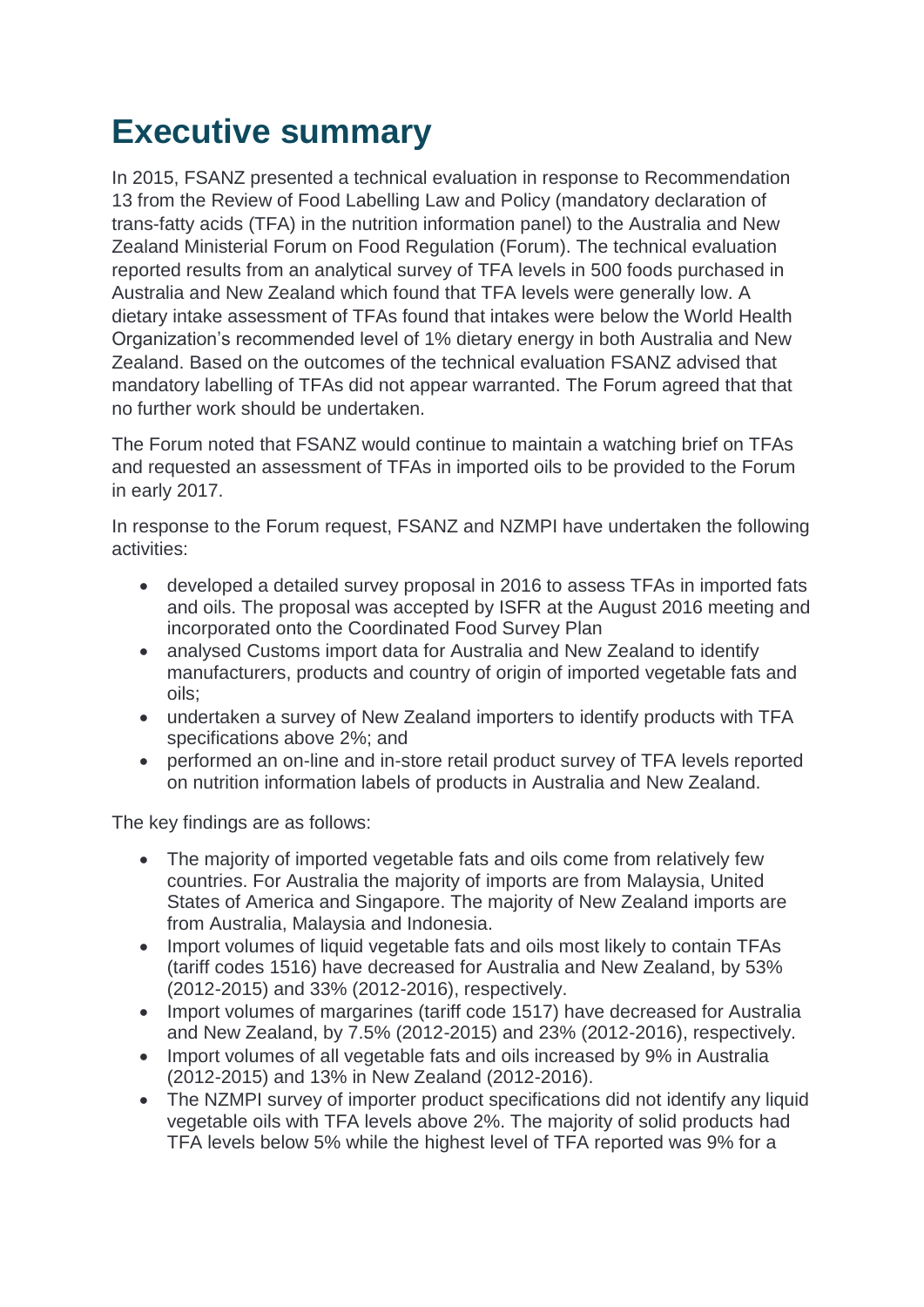single product (described as margarine). These results are consistent with previous analytical surveys.

 An intelligence gathering exercise to examine labelled TFA levels in retail products and manufacturing fats and oils indicated they are consistent with previous analytical surveys.

In conclusion:

- In recent vears there has been a significant decline in the importation of vegetable fats and oils with potential to contain TFAs into Australia and New Zealand.
- Reported levels of TFA from product specifications and the nutrition information labels of fats and oils are consistent with results from the recent (2006-2013) analytical surveys.
- Analytical survey activity from 2006-2013 and the current assessment of imported vegetable fats and oils indicate that dietary intakes of manufactured TFAs in Australian and New Zealand foods have continued to reduce over time.
- Further analytical survey work for imported fats and oils does not appear to be warranted at this time.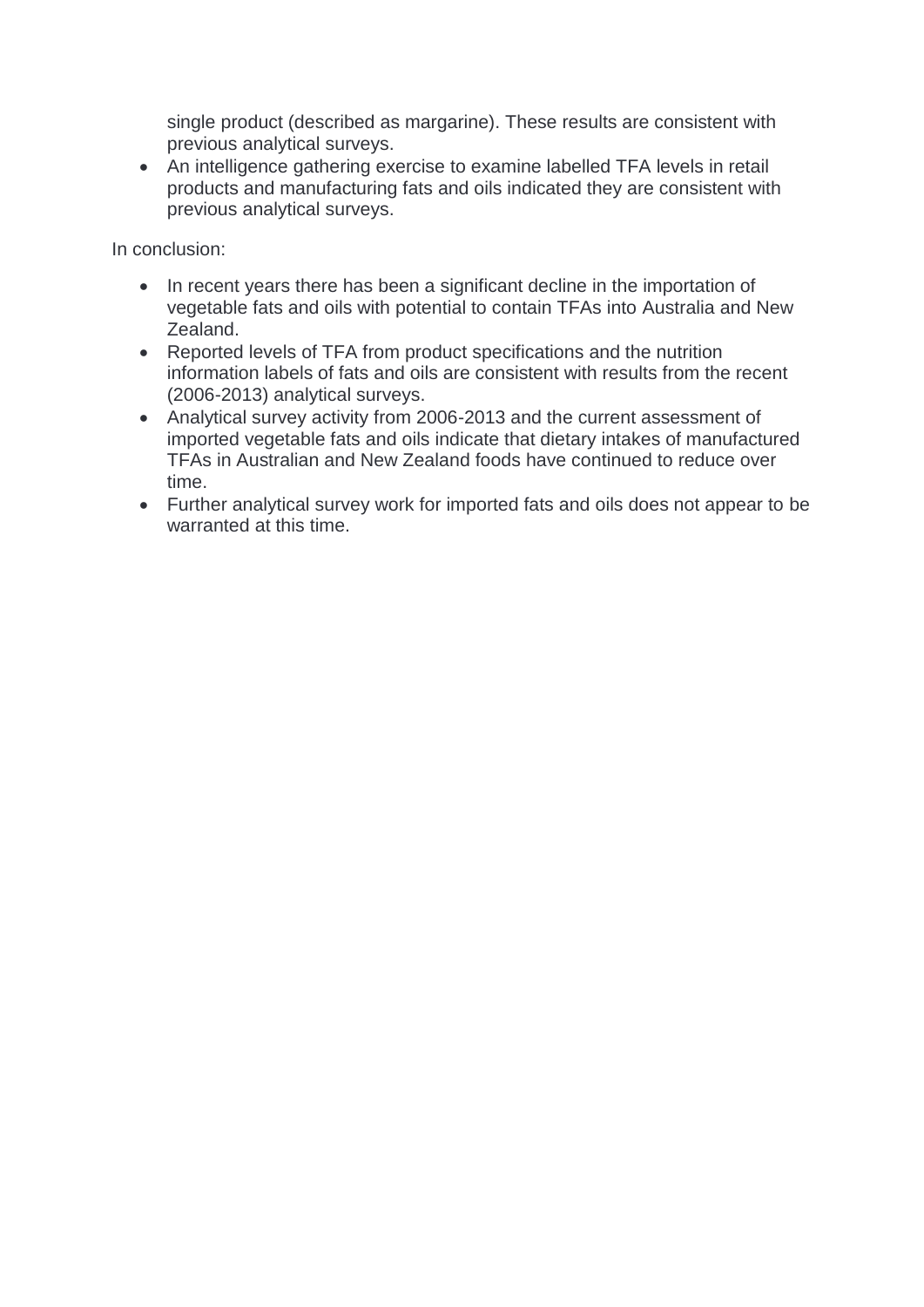## **Contents**

| 1. | Purpose                         |                                                           |                |
|----|---------------------------------|-----------------------------------------------------------|----------------|
| 2. | <b>Background</b>               |                                                           | 1              |
|    | 2.1                             | Forum request                                             | 1              |
|    | 2.2                             | <b>ISFR CFSP Survey Proposal</b>                          | $\mathbf 1$    |
|    | 2.3                             | What are trans-fatty acids?                               | $\overline{2}$ |
| 3. | Data sources                    |                                                           | $\overline{2}$ |
|    | 3.1 Imported fats and oils      |                                                           | 3              |
|    | 3.2 TFA intelligence gathering  |                                                           | 3              |
|    | 3.3 Previous analytical surveys |                                                           | $\overline{4}$ |
| 4. | 4 Results                       |                                                           | $\overline{4}$ |
|    | 4.1 Imported food information   |                                                           | $\overline{4}$ |
|    |                                 | 4.2 Retail, importer and manufacturer reported TFA levels | $\overline{7}$ |
| 5. | <b>Discussion</b>               |                                                           |                |
| 6. | <b>Overall conclusion</b><br>9  |                                                           |                |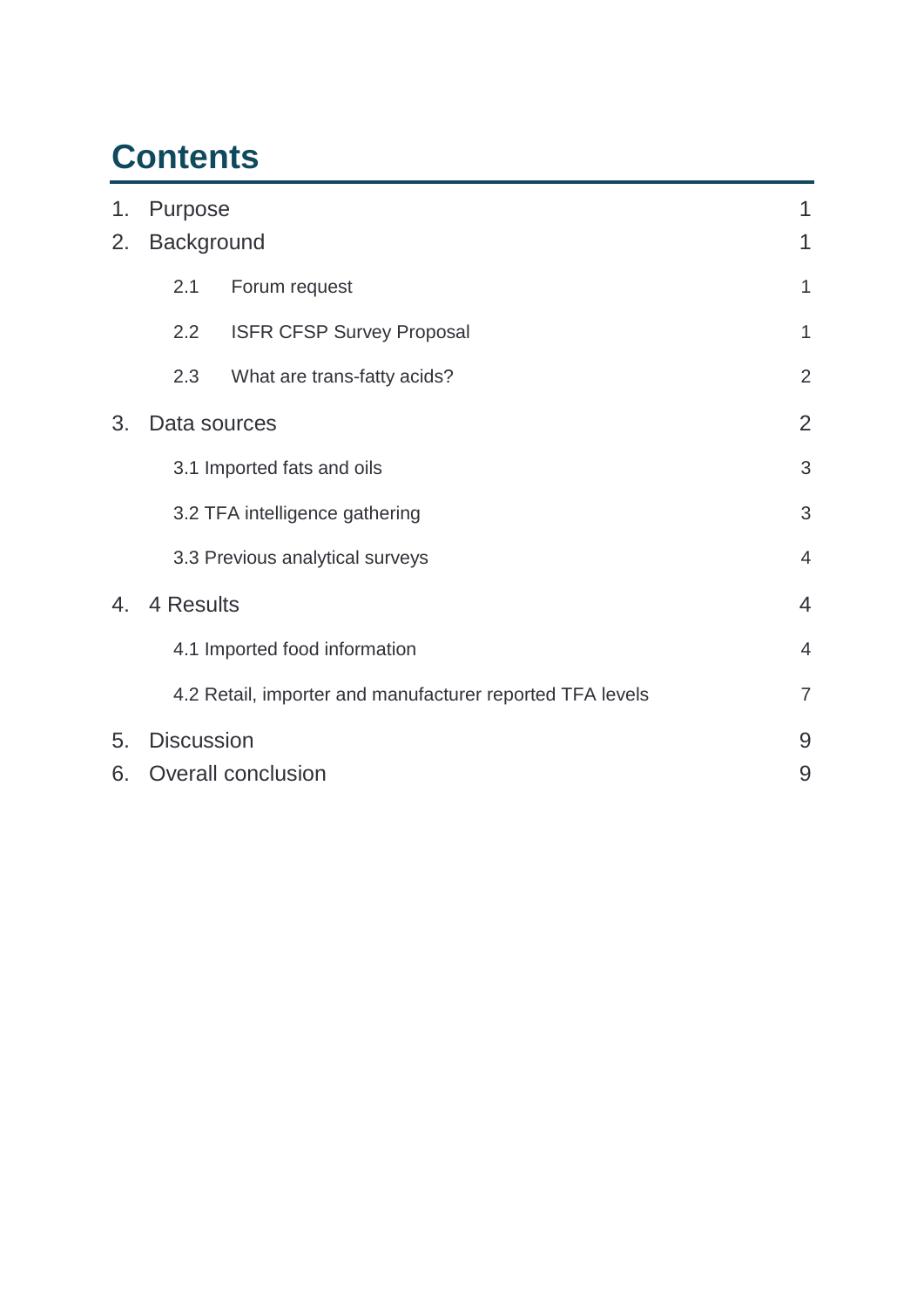# <span id="page-4-0"></span>**1. Purpose**

The purpose of the document is to provide an update to ISFR on trans-fatty acid (TFA) levels in imported fats and oils. FSANZ has maintained a watching brief on TFAs in fats and oils in response to the request from the Australia and New Zealand Ministerial Forum on Food Regulation (the Forum) on 30 January 2015.

## <span id="page-4-1"></span>**2. Background**

### <span id="page-4-2"></span>**2.1 Forum request**

At the Forum meeting in January 2015, FSANZ presented a technical evaluation on the Recommendation 13 of the Review of Food Labelling Law and Policy (Mandatory declaration of TFAs in the nutrition information panel). The technical evaluation reported on an analytical survey of TFA levels in 500 foods purchased in Australia and New Zealand which found that TFA levels were generally low. A dietary intake assessment of TFAs found that intakes were below the World Health Organization's recommended level of 1% dietary energy in both Australia and New Zealand. Based on the outcomes of the technical evaluation FSANZ advised that mandatory labelling of TFAs did not appear warranted. The Forum agreed that the work on Recommendation 13 was complete and that no further work should be undertaken.

The Forum noted that FSANZ should continue to maintain a watching brief on TFAs and requested an assessment of TFAs in imported oils to be provided to the Forum in early 2017.

### <span id="page-4-3"></span>**2.2 ISFR CFSP Survey Proposal**

In order to respond to the Forum request FSANZ has worked jointly with the New Zealand Ministry for Primary Industries (NZMPI) and jurisdictions through the Implementation Subcommittee for Food Regulation (ISFR) Surveillance and Monitoring Working Group.

FSANZ and NZMPI developed a detailed survey proposal in 2016 to assess TFAs in imported fats and oils. The proposal was accepted by ISFR at the August 2016 meeting and incorporated onto the Coordinated Food Survey Plan. The aim of the survey was to build on the evidence base for TFAs in imported fats and oils used in Australia and New Zealand.

It was proposed that the survey could be undertaken using a two-stage approach. The first stage would identify and consolidate available information on the levels of TFAs in imported fats and oils (imported as foods or raw materials for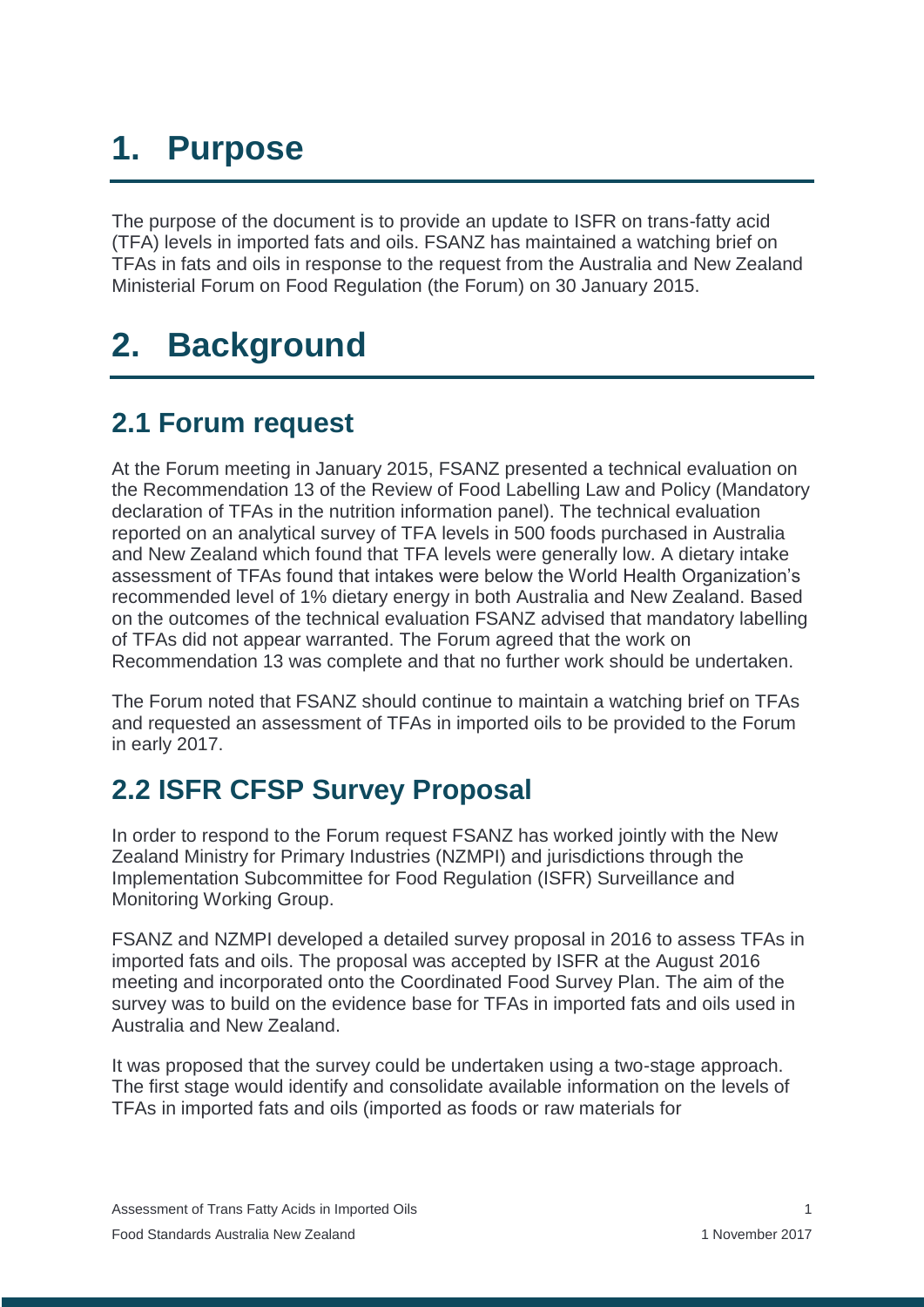manufacturing). The findings of the first stage would help inform a decision on whether a second stage analytical survey is required and the scope of such a survey if it were to proceed.

This paper reports on the first stage.

### <span id="page-5-0"></span>**2.3 What are trans-fatty acids?**

Unsaturated fatty acids can occur in the common cis structure, or the rarer trans configuration. The different structures of cis and trans fatty acids lead to different chemical and physical properties and may also explain the differences in their biological activity. TFAs are unsaturated fatty acids which contain at least one double bond in the trans configuration.

Sources of dietary intake of TFAs include naturally occurring TFAs found in meat and milk from ruminant animals (referred to as ruminant TFAs) and TFAs formed from manufacturing processes such as hydrogenation (referred to as manufactured TFAs). Manufactured TFAs (also known as artificial TFAs) are formed when liquid vegetable oils are partially hydrogenated or 'hardened' during processing to create spreads such as margarine, cooking fats for deep-frying and shortening for baking. Some TFAs are also formed during high temperature cooking. TFAs can also be formed in food through other manufacturing processes including deodorisation of oils to remove aromatic impurities and heating of oils at excessive temperatures.

Total TFAs refers to the sum of ruminant plus manufactured TFAs. The range of individual TFAs is the same in ruminant and manufactured trans fatty acid (TFA) sources, but the proportions of these individual acids differ. Unless the term manufactured or ruminant TFAs is specified, it should be assumed that the use of TFAs in the report refers to total TFAs.

## <span id="page-5-1"></span>**3. Data sources**

In order to complete stage one of the survey of TFAs in imported fats and oils, the following information was collated and assessed:

- Australian and New Zealand import statistics for vegetable fats and oils, including country of origin
- Existing evidence for the current TFA levels in fats and oils in Australia and New Zealand from analytical surveys
- A NZMPI industry survey of product specifications of vegetable fats and oils likely to contain TFAs
- A comparison of current retail labelled levels of TFAs in vegetable fats and oils to those found in earlier analytical surveys undertaken in Australia and New Zealand.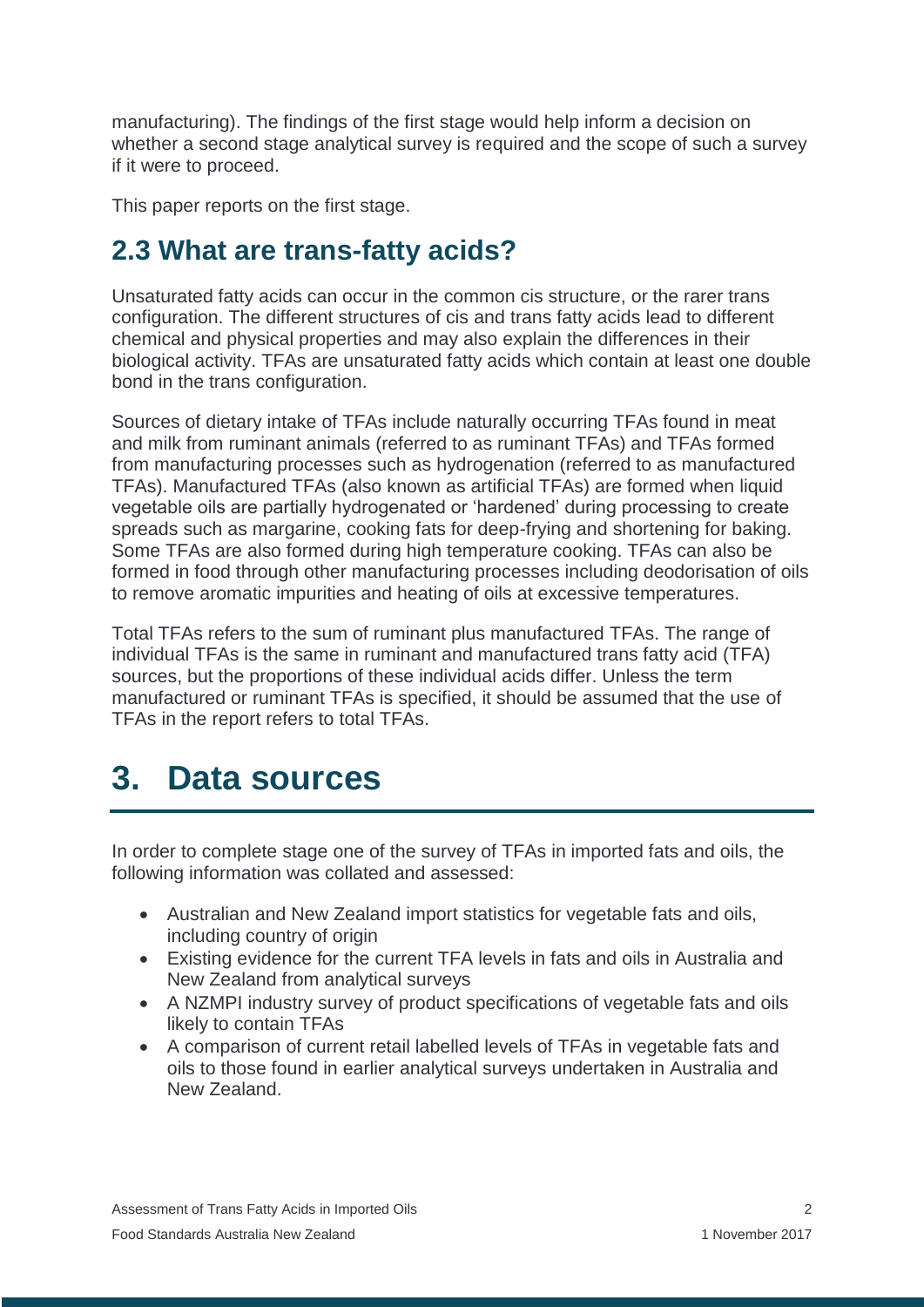### <span id="page-6-0"></span>**3.1 Imported fats and oils**

Two distinct sources of information are available to investigate the importation of fats and oils into Australia and New Zealand. The first source is Customs data which provides information such as product description, tariff code, exporter name and country of export for individual entries of products entering the country<sup>1</sup>. The second source is aggregated importation data for each tariff code<sup>2</sup>. These data also includes information on the total volume (in kilograms or litres) by country of origin, month and year.

## <span id="page-6-1"></span>**3.2 TFA intelligence gathering**

The Forum request specifically related to TFA levels in imported oils. These types of products might be imported and sold as ready to purchase products (eg canola oil) or as ingredients used for manufacturing (eg canola oil in microwave popcorn, vegetable shortening used in pastries and baked goods). This focus is different to previous Australia and New Zealand analytical surveys of the food supply which sampled foods from retail sources.

Due to the differences in the detail of the data available to NZMPI and FSANZ, different approaches were taken to gather information on specifications of TFA levels in imported vegetable fats and oils.

#### **NZMPI methodology**

- From the New Zealand Customs Services data, NZMPI identified and made contact with 52 importers who were asked to supply information on any imported/purchased fats and oils (as listed in section 4.1.1 below) that had TFA levels above 2%.
- The NZMPI survey only gathered information on the imported fats and oils used as raw materials in the manufacture of processed foods and foods sold by caterers.

### **FSANZ methodology**

 $\overline{a}$ 

- In order to gather intelligence on TFA levels in a broader range of imported (and exported) products it was decided to explore both retail and manufacturer information sources.
- On-line supermarket websites from Australia and New Zealand were assessed to identify those which included Nutrient Information Panel (NIP) for foods.

<sup>&</sup>lt;sup>1</sup> For Australia, these data were kindly provided by the Department of Agriculture and Water Resources via the Department of Immigration and Border Protection and New Zealand data was accessed via NZ Customs

Services. 2 For Australia these data were sourced from the Australian Bureau for Statistics. For New Zealand these was sourced from Statistics New Zealand website:<http://www.stats.govt.nz/infoshare/>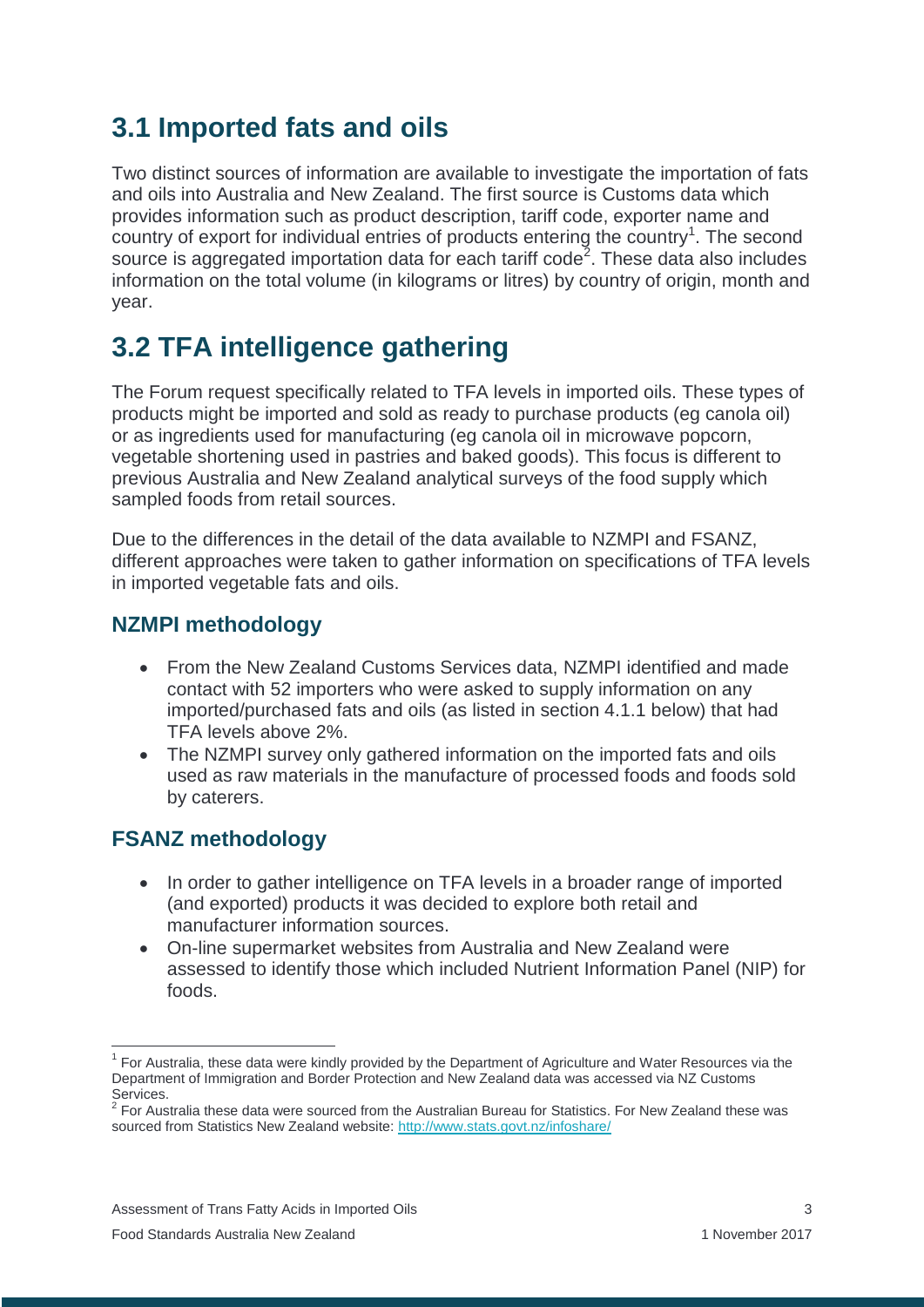- Australian supermarkets and smaller shops were also visited to identify and gather information from products with TFA levels on products NIPs.
- Websites of Australian manufacturers were identified using NZ Customs and examined for product TFA specifications.

### <span id="page-7-0"></span>**3.3 Previous analytical surveys**

FSANZ in collaboration with New Zealand and the jurisdictions undertook TFA surveys of the food supply in 2006-7, 2009 and 2013. Analytical data (Total fat and %TFA) from these surveys were obtained and collated for relevant food groups such as "Blended edible oil", "Vegetable oil" and "Edible oil spread".

## <span id="page-7-1"></span>**4. 4 Results**

### <span id="page-7-2"></span>**4.1 Imported food information**

#### **4.1.1 Product types**

Two relevant tariff codes for fats and oils most likely to contain TFAs were identified:

*1516 Animal or vegetable fats and oils and their fractions, partly or wholly hydrogenated, inter-esterified, re-esterified or elaidinised, whether or not refined, but not further prepared*

*1517 Margarine; edible mixtures or preparations of animal or vegetable fats or oils or of fractions of different fats or oils of this Chapter, other than edible fats or oils or their fractions of 1516*

Examples of the types of products covered by these tariff codes include:

- partly hydrogenated vegetable oil
- bakery fats (butter substitutes, margarines)
- table spreads
- vegetable based shortening
- vegetable ghee
- specialist fats for confectionary and ready to eat food production
- frving oils
- confectionary fats.

### **4.1.2 Exporting country**

Customs data were analysed using individual entries of imported products under the 1516 and 1517 tariff codes by country of origin. Many countries were identified with the top 5 countries for Australia and New Zealand presented in Table 1 below. The top two countries exporting to Australia were Malaysia and Singapore with New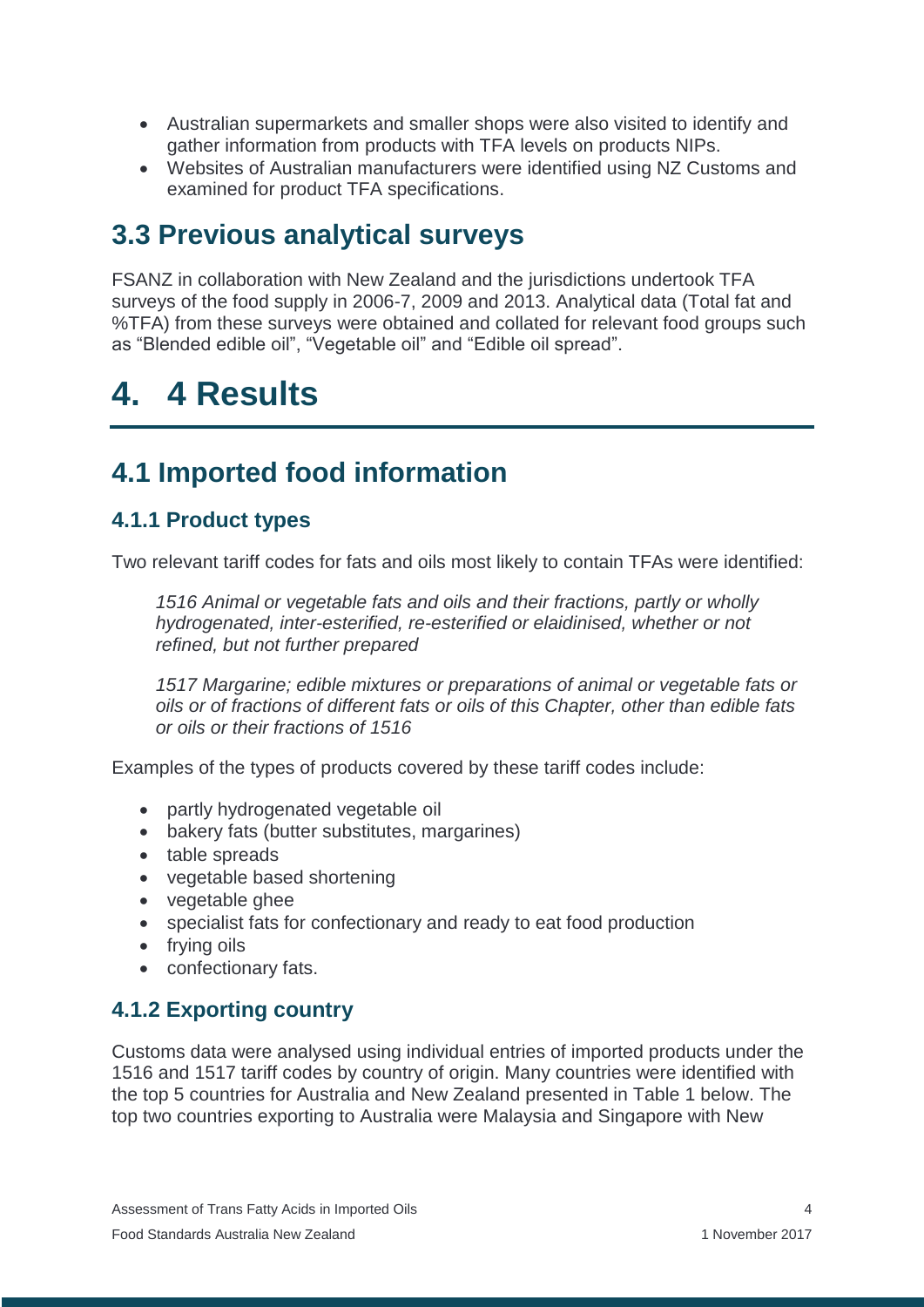Zealand ranked fourth. Australia was identified as the country with the most import entries into New Zealand, followed by Malaysia and Indonesia.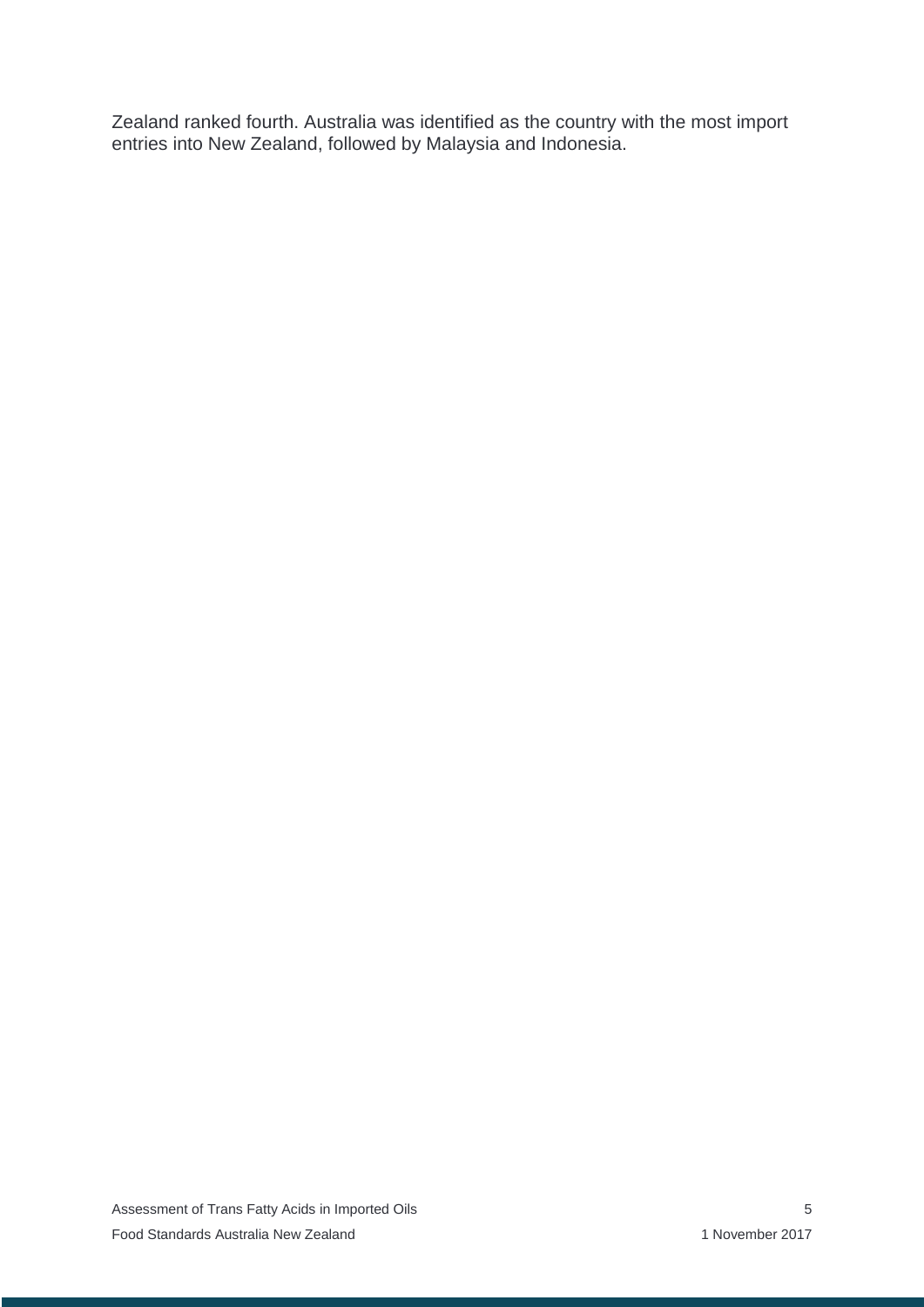#### **Table 1: Top 5 source importing countries for Australian and New Zealand for 1516 and 1517 tariff code fats and oils**

| <b>Australia</b>     | <b>New Zealand</b>   |
|----------------------|----------------------|
| Malaysia             | Australia            |
| Singapore            | Malaysia             |
| <b>United States</b> | Indonesia            |
| New Zealand          | <b>United States</b> |
| Indonesia            | Singapore            |

Malaysia is the main source of imported hydrogenated, inter-esterified, re-esterified or elaidinised vegetable oils (tariff code 1516) into Australia (55% in 2016) and New Zealand (64% in 2016).

The main source of imported margarine (tariff code 1517) into Australia is Malaysia (79% in 2016) whereas the main source of imported margarine into New Zealand is Australia (91% in 2016).

Although the Customs data does not provide sufficient detail to determine volumes it does suggest that there is a substantial Trans-Tasman trade in fats and oils between Australia and New Zealand. Additionally, the NZ import data also suggest the possibility of trans-shipment of products from third countries via Australia.

### **4.1.3 Import volumes and trends for Australia and New Zealand**

Imported food statistics were accessed to determine the volume and trends for the importation of fats and oils into Australia and New Zealand from ABS and New Zealand Statistics respectively. Data were analysed for hydrogenated, interesterified, re-esterified or elaidinised vegetable oils (tariff code 1516) and margarines (tariff code 1517) between 2012-2016).

Overall, import volumes for hydrogenated, inter-esterified, re-esterified or elaidinised vegetable oils and margarines have declined substantially over recent years in both Australia and New Zealand (Figure 1 below).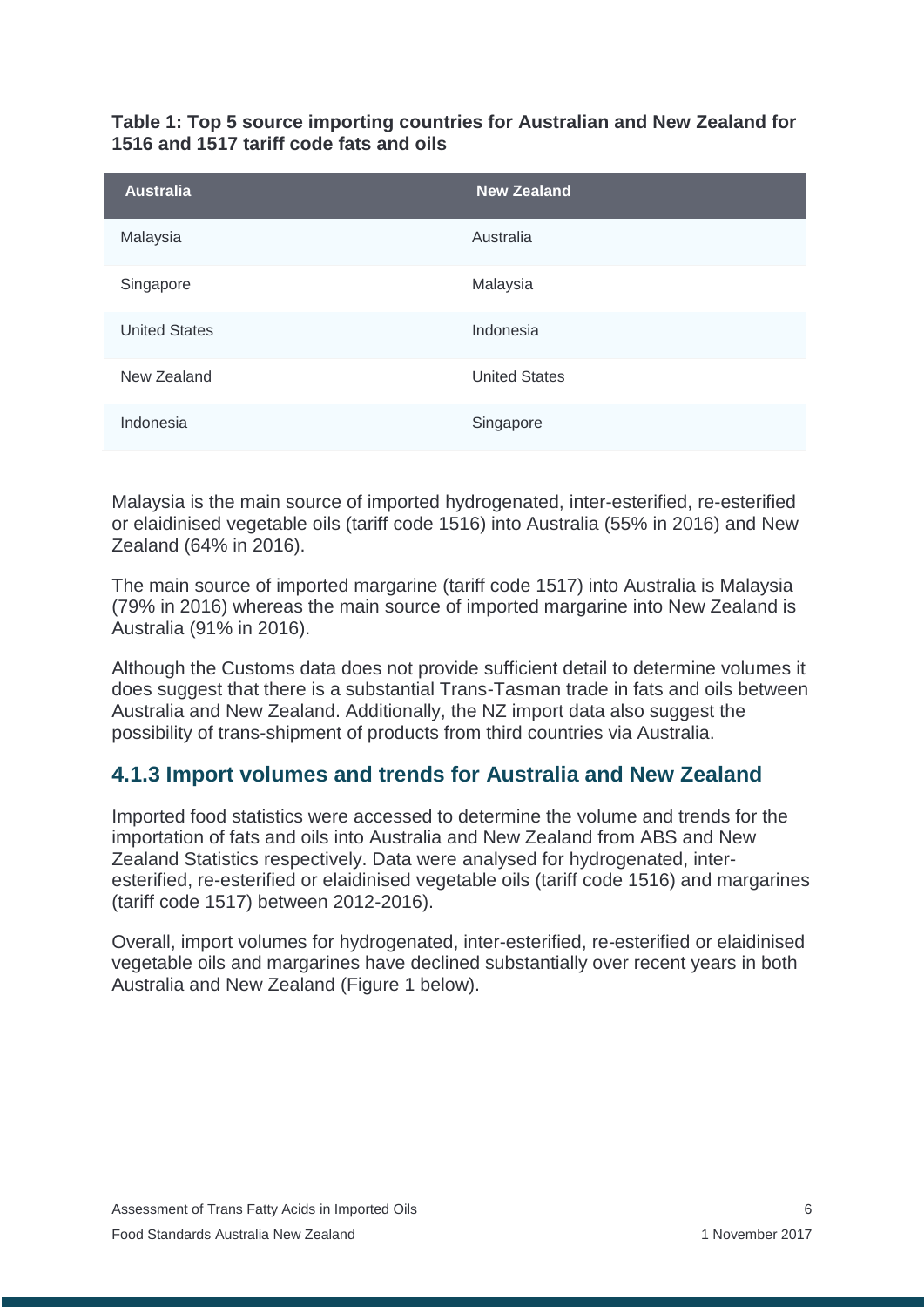

#### **Figure 1: Imports of fats and oils with tariff codes beginning with 1516 and 1517 into Australia and New Zealand between 2012 and 2016<sup>3</sup>**

The trend of import volumes for vegetable fats and oils into Australia and New Zealand reveals a substantial drop in recent years. Hydrogenated, inter-esterified, re-esterified or elaidinised vegetable oil imports in Australia dropped by 53% from 2012 to 2015 and margarines by 7.5% from 2012 to 2015.

Likewise, the import of hydrogenated, inter-esterified, re-esterified or elaidinised vegetable oils in New Zealand decreased by 33% from 2012 to 2016, while the import of margarine decreased by 23% from 2012 - 2016.

### <span id="page-10-0"></span>**4.2 Retail, importer and manufacturer reported TFA levels**

#### **New Zealand importer specifications**

At total of 26 products were reported to NZMPI as having TFA levels above 2%. The highest level of TFA reported was 9% for a single product (described as margarine), while the majority (23 products out of 26) had TFA levels below 5%. The fats and oils that contained more than 2% manufactured TFAs originated from Australia, Indonesia and Malaysia or were manufactured in New Zealand.

 $\overline{a}$ 

 $3$  Note that the data included the whole calendar year for each year reported except for the Australian data for 2016 which was only from January to October (i.e. did not include the data for November and December 2016).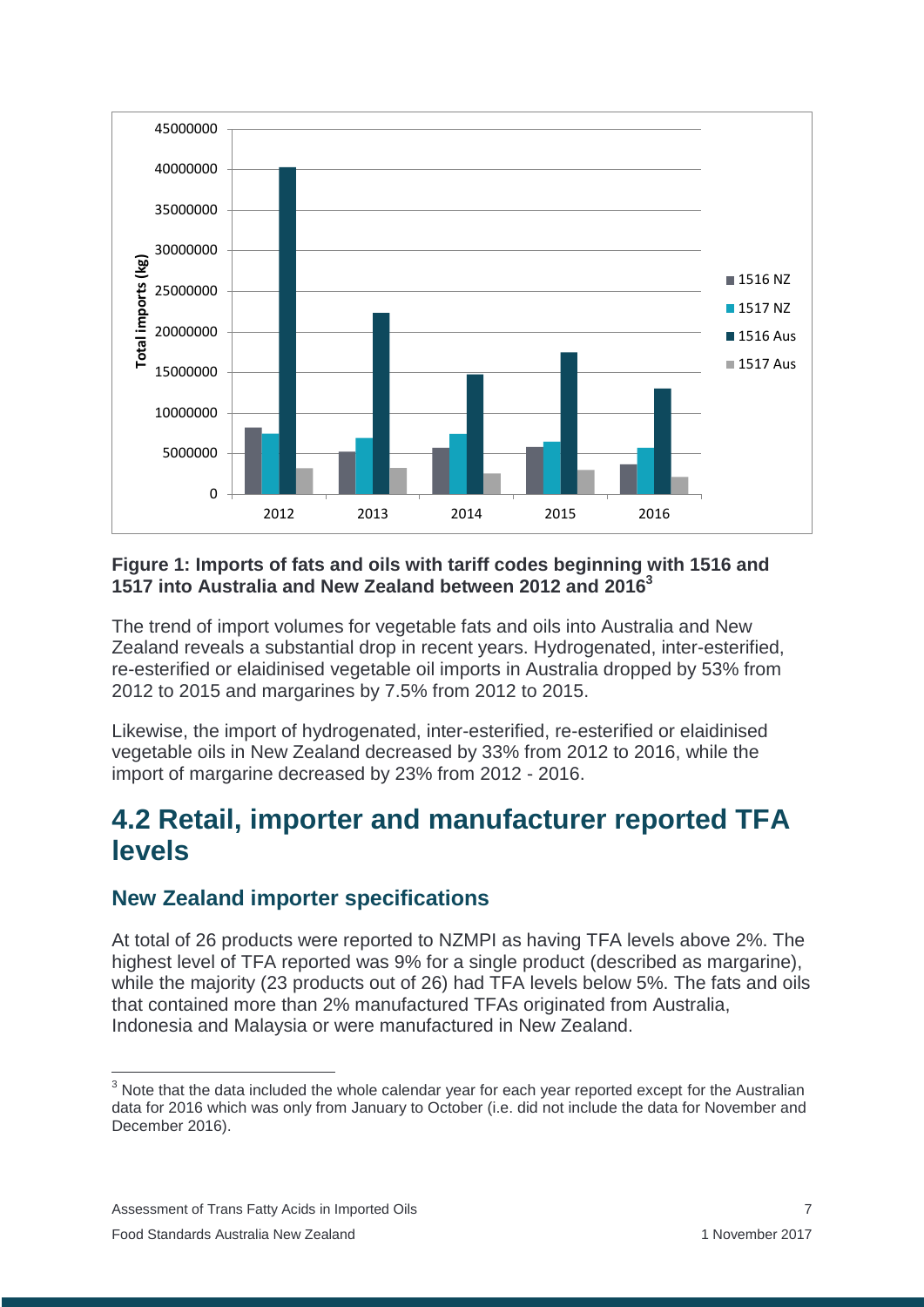Based on the product name or product description provided by the respondents, all of the fats and oils that contained more than 2% TFA were in solid form and most of them were shortening and pastry or cake margarines. It is considered that these likely contained manufactured TFA based on the product description and specification provided by the industry respondents.

#### **Retail label and manufacturer specifications**

A total of 105 products (36 vegetable oils and 69 margarines) were identified as having TFA levels on nutrient information labels or from manufacturer specifications. Many of products had country of origin statements that they were made from a mixture of imported and local ingredients. Exceptions included examples of canola oils which were made and bottled in Australia.

A graphical summary of the stated %TFA (TFA as a percentage of total fat) by product type and similar products from the three previous analytical surveys (2006, 2009 and 2013) are presented in Figure 2. The horizontal line represents the 2% (2 g/100g fat) limit adopted for manufactured TFAs in Danish legislation in 2003.



#### **Figure 2: %TFA in Margarine (left) and Vegetable oils (right) for survey foods, retail products and manufacturer specifications**

For both the margarine and vegetable oils the %TFA values are consistent with or lower than the previous analytical surveys. Few values exceed the 2% limit.

The results of the NZ importer survey of imported oil specifications and the retail label and manufacturer specifications are similar. No vegetable oils were identified as having TFA levels above 2%. This finding is supported by the analytical survey results. A small number of sample foods had more 2% TFAs in the 2009 survey and none in the 2013 survey.

Solid margarine-type foods were found to have a small number of products with greater than 2% TFAs in the NZ importer survey, retail products and manufacturer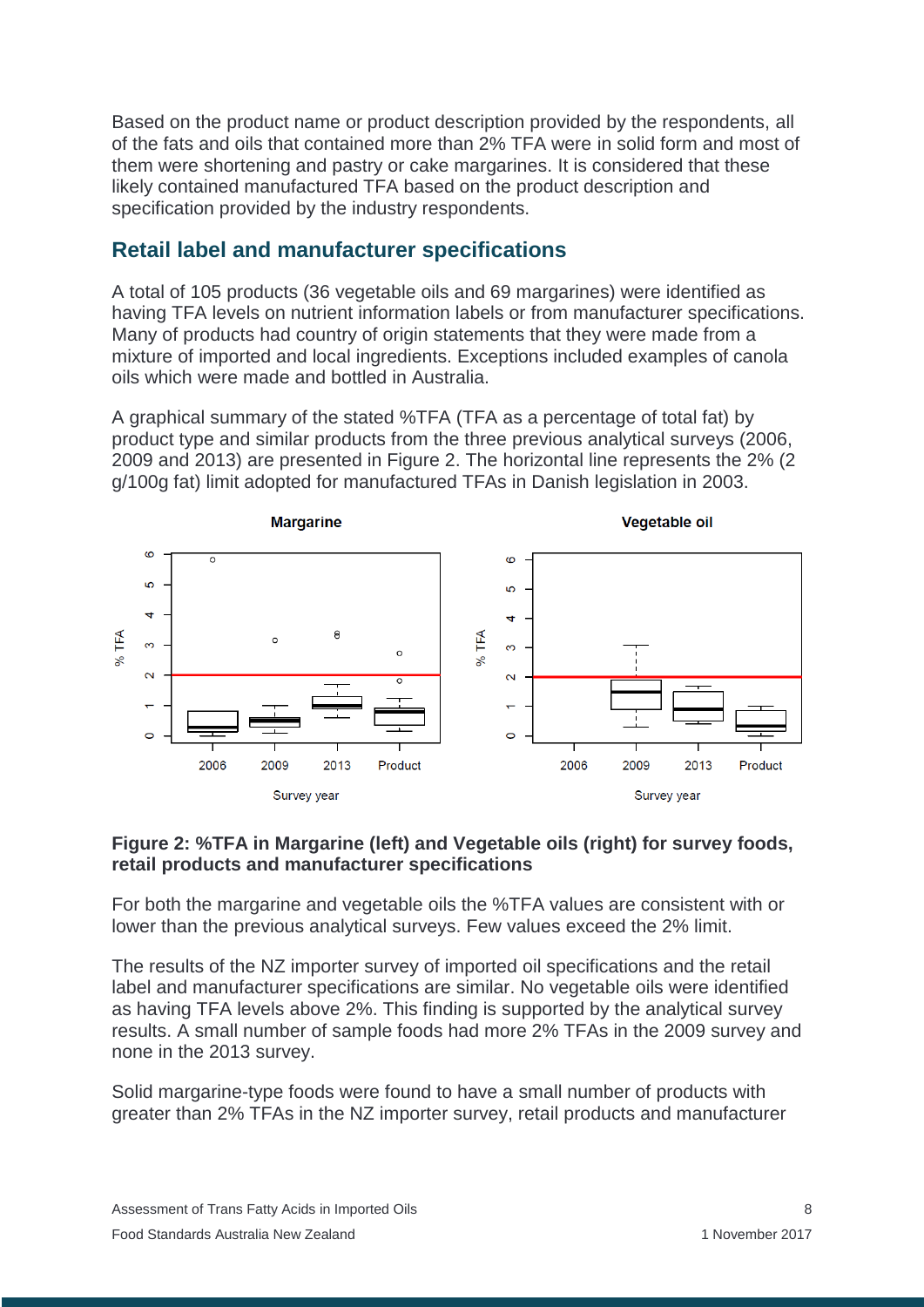specifications. This finding is not unexpected since a greater degree of hydrogenation is required to form solid products such as margarines from liquid vegetable oils.

## <span id="page-12-0"></span>**5. Discussion**

Analysis of Customs data for the relevant 1516 (Hydrogenated, inter-esterified, reesterified or elaidinised vegetable oil) and 1517 (Margarine) tariff codes revealed that the number of major exporters to Australia and New Zealand is restricted to a few countries, namely Malaysia, United States of America, Singapore and Indonesia. The data also suggests significant trade between Australia and New Zealand.

The trend of import volumes for vegetable fats and oils into Australia and New Zealand reveals a substantial drop in recent years. Hydrogenated, inter-esterified, re-esterified or elaidinised vegetable oil imports in Australia dropped by 53% from 2012 to 2015 and margarines by 7.5% from 2012 to 2015.

Likewise, the import of hydrogenated, inter-esterified, re-esterified or elaidinised vegetable oils in New Zealand decreased by 33% from 2012 to 2016, while the import of margarine decreased by 23% from 2012 to 2016.

The label TFA levels for retail products and manufacturer specifications for vegetable oils and margarines were consistently below the 2% TFA, and consistent with earlier analytical surveys. In many cases the TFA levels reported on the product labels were reported as maximum values. The maximum values were used to calculate the %TFA, which represents a "worst case" estimate.

## <span id="page-12-1"></span>**6. Overall conclusion**

Based on an analysis of importation volumes and an intelligence gathering exercise from supermarket products and importer/manufacturer specifications it appears that vegetable fats and oils, including a broad range of imported products, do not contain high levels of TFAs.

The decreases in the amount of imported hydrogenated, inter-esterified, re-esterified or elaidinised vegetable oils and margarines in New Zealand were in contrast to the general trend for total vegetable fats and oils which had an overall increase of 13% between 2012 and 2016. Similarly there was a slight increase of 9% overall in the import of total vegetable fats and oils between 2012 and 2015 in Australia This suggests that in general, the food industry is responding to increased consumer awareness regarding TFAs and are importing or manufacturing and using vegetable fats and oils with lower levels of TFAs.